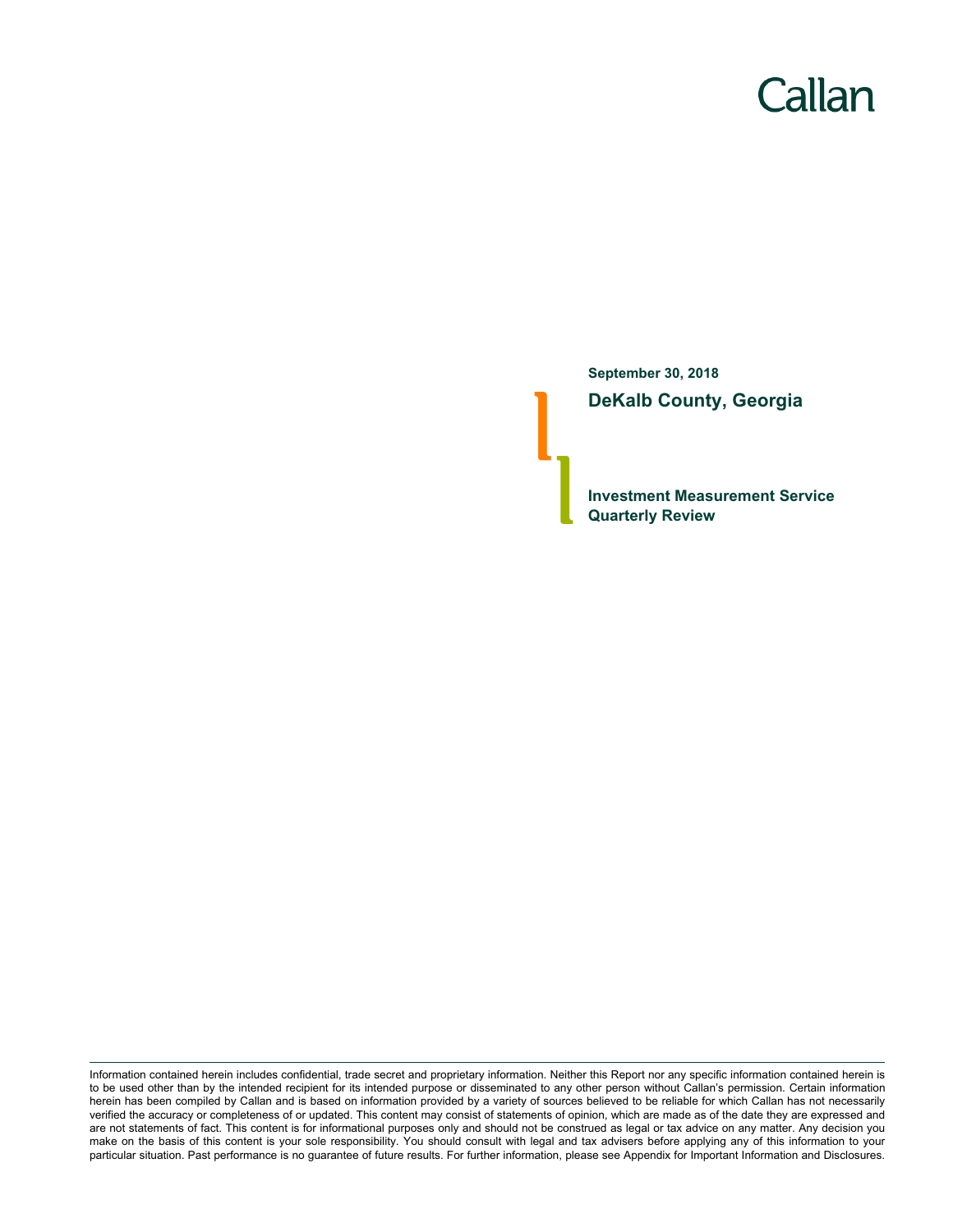# **Actual vs Target Asset Allocation As of September 30, 2018**

The top left chart shows the Fund's asset allocation as of September 30, 2018. The top right chart shows the Fund's target asset allocation as outlined in the investment policy statement. The bottom chart ranks the fund's asset allocation and the target allocation versus the Callan Public Fund Sponsor Database.



| Asset Class           | \$000s<br>Actual | Weight<br>Actual | ™arqet  | Percent<br><b>Difference</b>  | \$000s<br><b>Difference</b> |
|-----------------------|------------------|------------------|---------|-------------------------------|-----------------------------|
| Domestic Equity       | 962.414          | 65.8%            | 60.0%   | 5.8%                          | 84.519                      |
| Domestic Fixed Income | 316.123          | 21.6%            | 25.0%   | (3.4%)                        | (49,666)                    |
| International Equity  | 177.151          | 12.1%            | 15.0%   | $\langle 2.9\% \rangle 0.5\%$ | (42,323)<br>7,470           |
| Cash Account          | .470             | 0.5%             | $0.0\%$ |                               |                             |
| Total                 | 1.463.158        | 100.0%           | 100.0%  |                               |                             |

#### **Asset Class Weights vs Callan Public Fund Sponsor Database**



\* Current Quarter Target = 50.0% S&P 500 Index, 20.0% Blmbg Aggregate, 15.0% MSCI EAFE, 10.0% Russell 2000 Index and 5.0% ML All IG US Convertibles.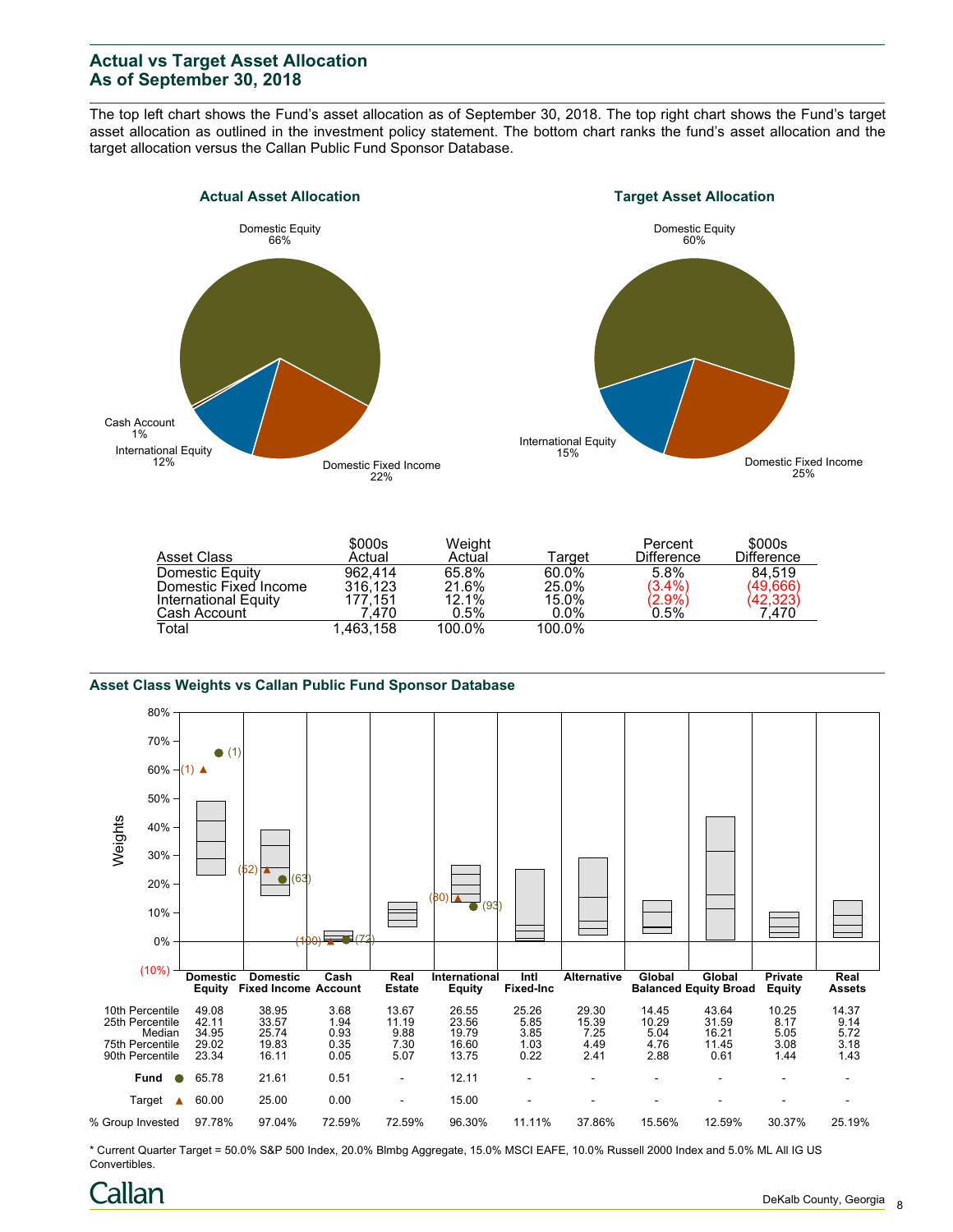# **Actual vs Target Asset Allocation As of September 30, 2018**

The first chart below shows the Fund's asset allocation as of September 30, 2018. The second chart shows the Fund's target asset allocation as outlined in the investment policy statement.



| Asset Class                       | \$000s<br>Actual | Weight<br>Actual | Target  | Percent<br><b>Difference</b> | \$000s<br><b>Difference</b> |
|-----------------------------------|------------------|------------------|---------|------------------------------|-----------------------------|
| Domestic Equity (Cost)            | 524.358          | 51.4%            | 60.0%   |                              | (87, 507)                   |
| Domestic Fixed Income (Co 314,617 |                  | 30.9%            | 25.0%   | $(8.6%)$<br>5.9%             | 59.673                      |
| International Equity (Cos         | 173.345          | 17.0%            | 15.0%   | 2.0%                         | 20.379                      |
| Cash Account (Cost)               | 7.455            | $0.7\%$          | $0.0\%$ | 0.7%                         | 7.455                       |
| Total                             | 1.019.775        | 100.0%           | 100.0%  |                              |                             |

\* Current Quarter Target = 50.0% S&P 500 Index, 20.0% Blmbg Aggregate, 15.0% MSCI EAFE, 10.0% Russell 2000 Index and 5.0% ML All IG US Convertibles.

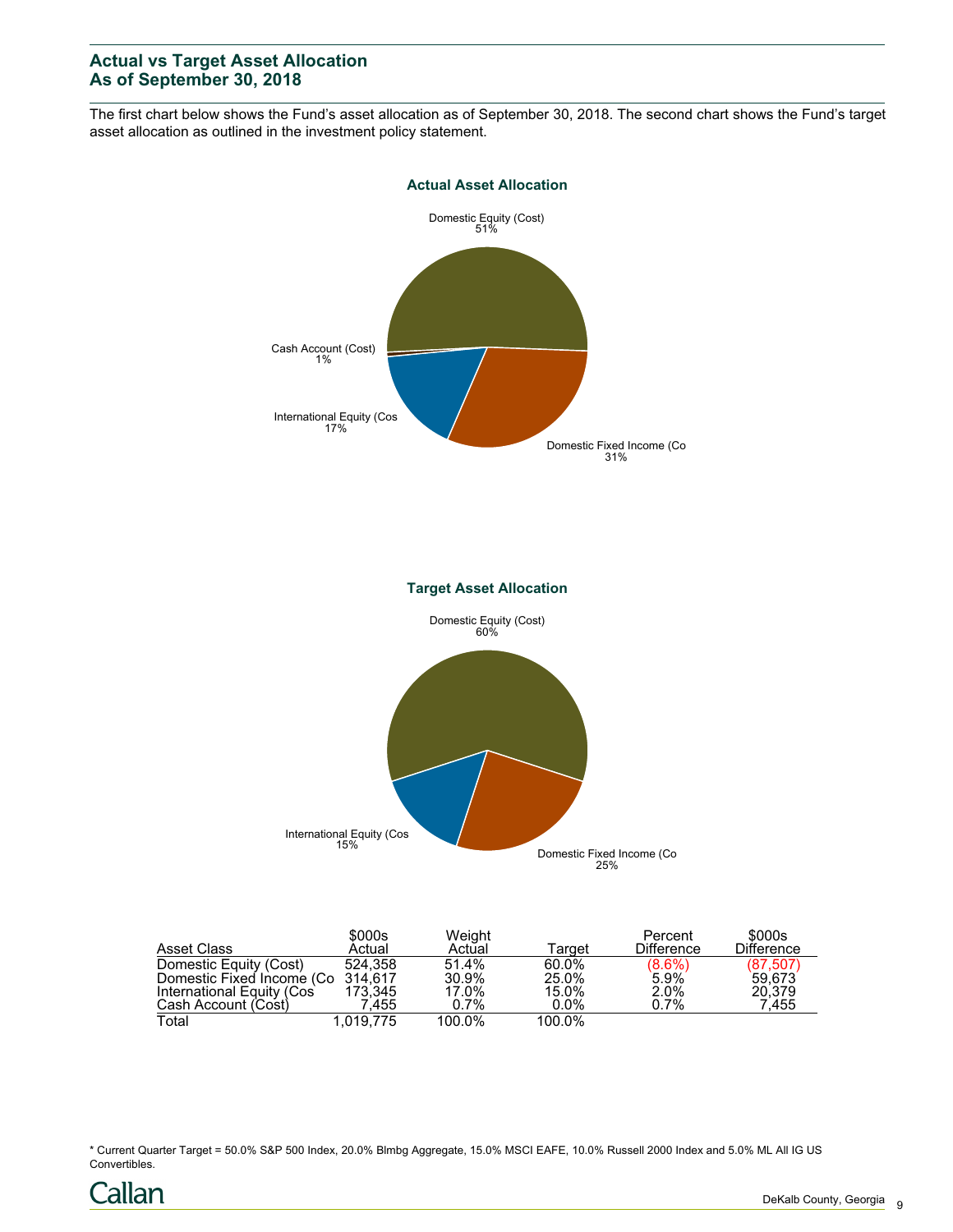## **Investment Manager Asset Allocation**

The table below contrasts the distribution of assets across the Fund's investment managers as of September 30, 2018, with the distribution as of June 30, 2018. The change in asset distribution is broken down into the dollar change due to Net New Investment and the dollar change due to Investment Return.

|                                  | <b>September 30, 2018</b> |          |                |              | June 30, 2018       |        |
|----------------------------------|---------------------------|----------|----------------|--------------|---------------------|--------|
|                                  | <b>Market Value</b>       | Weight   | Net New Inv.   | Inv. Return  | <b>Market Value</b> | Weight |
| <b>Domestic Equity</b>           | \$962,413,964             | 65.78%   | \$(12,000,000) | \$54,841,807 | \$919,572,157       | 64.65% |
| Large Cap                        | \$786,616,139             | 53.76%   | \$(12,000,000) | \$47,902,105 | \$750,714,035       | 52.78% |
| Jennison Associates              | 225,204,383               | 15.39%   | (4,000,000)    | 16,793,028   | 212,411,355         | 14.93% |
| Montag & Caldwell                | 2,563                     | $0.00\%$ |                | 2,550        | 12                  | 0.00%  |
| Edgar Lomax                      | 36,843,149                | 2.52%    |                | 3.014.800    | 33,828,349          | 2.38%  |
| Gabelli Asset Management         | 187,665,781               | 12.83%   | (3,000,000)    | 10.875.708   | 179,790,073         | 12.64% |
| Southeastern Asset Mgmt.         | 157,459,564               | 10.76%   | (2,000,000)    | 4,735,934    | 154,723,631         | 10.88% |
| Ivy Large Value                  | 57,467,831                | 3.93%    | (3,000,000)    | 4,433,034    | 56.034.796          | 3.94%  |
| Loomis Large Cap Growth          | 121,972,868               | 8.34%    |                | 8.047.051    | 113,925,818         | 8.01%  |
| <b>Small Cap</b>                 | \$175,797,825             | 12.01%   | \$0            | \$6,939,702  | \$168,858,123       | 11.87% |
| Frontier Capital Management      | 86.899.463                | 5.94%    | 0              | 4,659,832    | 82,239,631          | 5.78%  |
| <b>EARNEST Partners</b>          | 88.898.362                | 6.08%    | $\Omega$       | 2.279.870    | 86.618.492          | 6.09%  |
| <b>Domestic Fixed Income</b>     | \$316,123,365             | 21.61%   | \$0            | \$2,071,069  | \$314,052,297       | 22.08% |
| Denver Investment Advisors       | 153.077.880               | 10.46%   | $\Omega$       | 213.037      | 152.864.843         | 10.75% |
| Income Research & Mgmt           | 85,070,067                | 5.81%    | 0              | 42,896       | 85,027,171          | 5.98%  |
| <b>Advent Capital Management</b> | 77,975,418                | 5.33%    | $\Omega$       | 1,815,136    | 76,160,282          | 5.35%  |
| <b>International Equity</b>      | \$177,151,227             | 12.11%   | \$0            | \$839,561    | \$176,311,666       | 12.40% |
| Marathon                         | 41,130,780                | 2.81%    | 0              | 449,594      | 40,681,186          | 2.86%  |
| T. Rowe Price Inst Intl Core Eq. | 136,020,447               | 9.30%    | $\Omega$       | 389,967      | 135,630,480         | 9.54%  |
| <b>Cash Account</b>              | \$7,469,589               | 0.51%    | \$(4.980.795)  | \$39,368     | \$12,411,016        | 0.87%  |
| <b>Total Fund</b>                | \$1,463,158,146           | 100.0%   | \$(16,980,795) | \$57,791,804 | \$1,422,347,137     | 100.0% |

### **Asset Distribution Across Investment Managers**

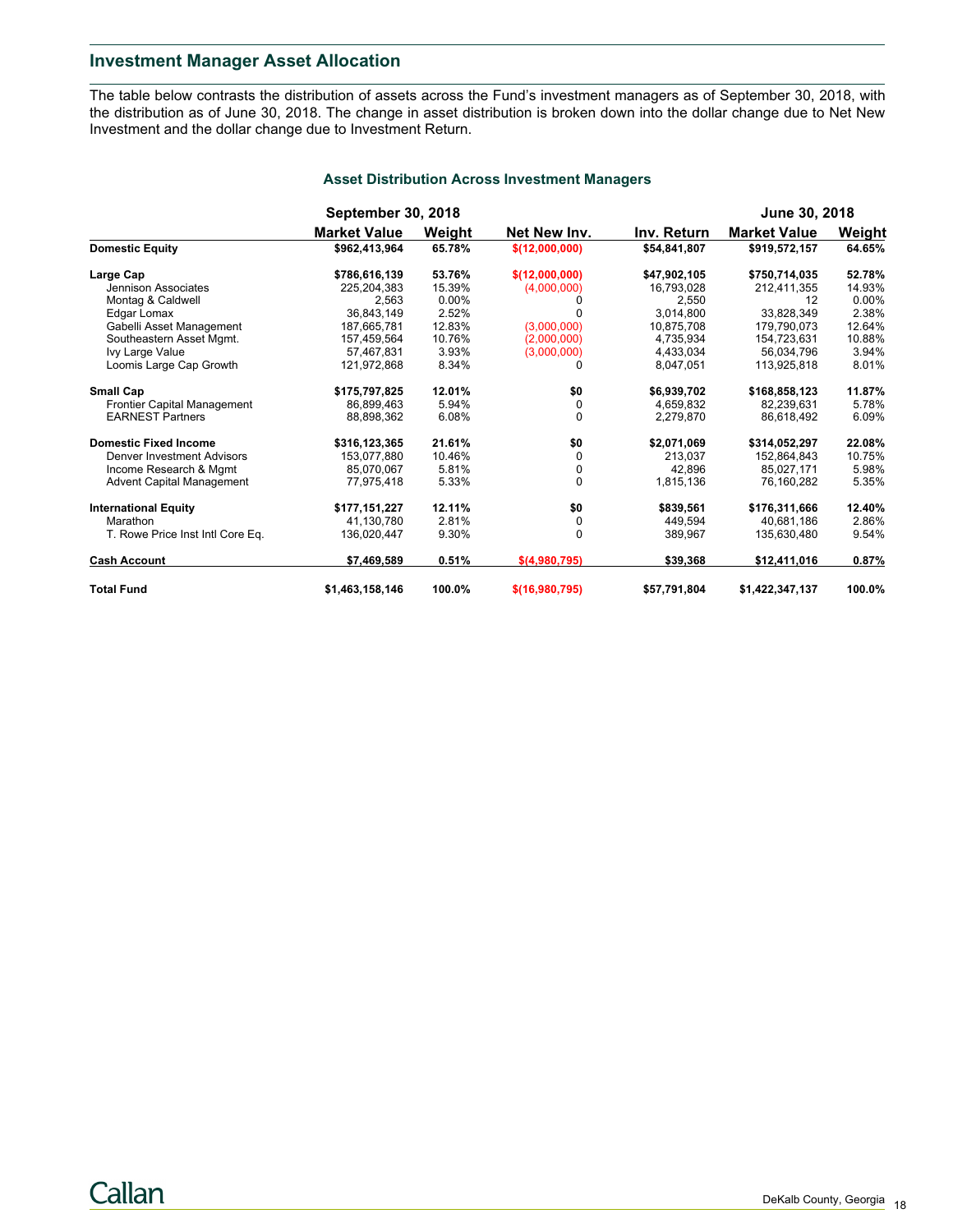#### **Investment Manager Returns**

The table below details the rates of return for the Fund's investment managers over various time periods ended September 30, 2018. Negative returns are shown in red, positive returns in black. Returns for one year or greater are annualized. The first set of returns for each asset class represents the composite returns for all the fund's accounts for that asset class.

|                                                   | <b>Returns for Periods Ended September 30, 2018</b> |                  |                  |                  |                  |  |
|---------------------------------------------------|-----------------------------------------------------|------------------|------------------|------------------|------------------|--|
|                                                   |                                                     |                  | Last             | Last             | Last             |  |
|                                                   | Last                                                | Last             | 3                | 5                | 10               |  |
|                                                   | Quarter                                             | Year             | Years            | Years            | Years            |  |
| <b>Domestic Equity</b>                            | 5.98%                                               | 15.48%           | 16.59%           | 11.60%           | 11.85%           |  |
| Domestic Equity Benchmark (1)                     | 7.02%                                               | 17.51%           | 17.34%           | 13.52%           | 11.87%           |  |
| Russell 3000                                      | 7.12%                                               | 17.58%           | 17.07%           | 13.46%           | 12.01%           |  |
|                                                   |                                                     |                  |                  |                  |                  |  |
| Large Cap<br><b>S&amp;P 500 Index</b>             | 6.41%<br>7.71%                                      | 16.21%<br>17.91% | 16.16%<br>17.31% | 11.40%<br>13.95% | 11.65%<br>11.97% |  |
|                                                   |                                                     |                  |                  |                  |                  |  |
| Large Cap Growth                                  | 7.65%                                               | 25.00%           | 18.29%           | 15.45%           | 13.42%           |  |
| Jennison Associates                               | 7.98%                                               | 30.13%           | 21.53%           | 18.12%           | 15.79%           |  |
| Loomis Large Cap Growth                           | 7.06%                                               |                  |                  |                  |                  |  |
| Russell 1000 Growth                               | 9.17%                                               | 26.30%           | 20.55%           | 16.58%           | 14.31%           |  |
| Large Cap Value                                   | 5.45%                                               | 9.93%            | 14.54%           | 8.70%            | 10.49%           |  |
| Edgar Lomax                                       | 8.91%                                               | 14.88%           | 16.89%           | 13.05%           | 11.53%           |  |
| Gabelli Asset Management                          | 6.08%                                               | 9.49%            | 14.34%           | 9.25%            | 12.70%           |  |
| Southeastern Asset Mgmt.                          | 3.06%                                               | 8.08%            | 14.68%           | 6.84%            | 8.62%            |  |
| Ivy Large Value                                   | 7.96%                                               | 13.77%           | 13.26%           | 10.96%           |                  |  |
|                                                   |                                                     |                  |                  |                  |                  |  |
| Russell 1000 Value                                | 5.70%                                               | 9.45%            | 13.55%           | 10.72%           | 9.79%            |  |
| <b>Small Cap</b>                                  | 4.10%                                               | 12.27%           | 18.90%           | 12.78%           | 12.93%           |  |
| Russell 2000                                      | 3.58%                                               | 15.24%           | 17.12%           | 11.07%           | 11.11%           |  |
| <b>Small Cap Growth</b>                           |                                                     |                  |                  |                  |                  |  |
| Frontier Capital Mgmt.                            | 5.67%                                               | 12.18%           | 18.30%           | 12.50%           |                  |  |
| Russell 2500 Growth                               | 7.17%                                               | 23.13%           | 17.96%           | 12.88%           | 13.61%           |  |
|                                                   |                                                     |                  |                  |                  |                  |  |
| <b>Small Cap Value</b><br><b>EARNEST Partners</b> | 2.62%                                               | 12.36%           | 19.51%           | 13.08%           | 12.16%           |  |
| Russell 2000 Value                                | 1.60%                                               | 9.33%            | 16.12%           | 9.91%            | 9.52%            |  |
|                                                   |                                                     |                  |                  |                  |                  |  |
| <b>Domestic Fixed Income</b>                      | 0.66%                                               | 1.73%            | 3.96%            | 4.27%            | 5.43%            |  |
| Dom. Fixed Income Benchmark (2)                   | 0.51%                                               | 1.32%            | 4.04%            | 4.17%            | 4.86%            |  |
| Denver Investment Advisors                        | 0.14%                                               | $(0.20\%)$       | 1.98%            | 2.71%            | 4.22%            |  |
| Income Research & Mgmt (5)                        | 0.05%                                               | (1.07%)          | 1.39%            | 2.45%            | $\blacksquare$   |  |
| Blended Benchmark (3)                             | 0.02%                                               | (1.22%)          | 1.31%            | 2.16%            | 3.55%            |  |
|                                                   |                                                     |                  |                  |                  |                  |  |
| Advent Capital Management                         | 2.38%                                               | 9.24%            | 12.17%           | 10.44%           | 10.04%           |  |
| ML Investment Grade Convertibles                  | 2.47%                                               | 11.87%           | 15.42%           | 12.75%           | 10.98%           |  |
| ML IG US Convertibles 5% Cap                      | 2.43%                                               | 9.27%            | 12.81%           | 10.62%           |                  |  |
| <b>International Equity</b>                       | 0.48%                                               | 2.11%            | 9.62%            | 4.69%            | 5.30%            |  |
| <b>MSCI EAFE Index</b>                            | 1.35%                                               | 2.74%            | 9.23%            | 4.42%            | 5.38%            |  |
|                                                   |                                                     |                  |                  |                  |                  |  |
| T. Rowe Price Inst Intl Core Eq. (4)              | 0.29%                                               | 1.66%            | 9.70%            | 5.21%            |                  |  |
| <b>MSCI EAFE Index</b>                            | 1.35%                                               | 2.74%            | 9.23%            | 4.42%            | 5.38%            |  |
| Marathon                                          | 1.11%                                               | 3.82%            |                  |                  |                  |  |
| <b>MSCI EAFE Index</b>                            | 1.35%                                               | 2.74%            | 9.23%            | 4.42%            | 5.38%            |  |
|                                                   |                                                     |                  |                  |                  |                  |  |
| <b>Total Fund</b>                                 | 4.09%                                               | 10.48%           | 12.48%           | 8.94%            | 9.61%            |  |
| Total Fund Target*                                | 4.53%                                               | 11.09%           | 12.77%           | 9.93%            | 9.66%            |  |

\* Current Quarter Target = 50.0% S&P 500 Index, 20.0% Blmbg Aggregate, 15.0% MSCI EAFE, 10.0% Russell 2000 Index

and 5.0% ML All IG US Convertibles.<br>(1) 83.3% S&P 500 and 16.7% Russell 2000 through June 30, 2007; 81.8% S&P 500 and 18.2% Russell 2000 through<br>September 30, 2010; 83.3% S&P 500 and 16.7% Russell 2000 through July 31, 201

(2) 83.3% Blmbg Aggregate and 16.7% ML Investment Grade Convertibles through July 31, 2014, and 80% Blmbg Aggregate and 20% ML Investment Grade Convertibles thereafter.

(3) Blmbg Aggregate through July 31, 2010; Blmbg Gov/Credit Index Intermediate through December 31, 2012; Blmbg Aggregate thereafter.

(4) T. Rowe Price International Core Equity Fund was moved from the mutual fund into the International Core Equity Trust

class B on 6/19/2018. Mutual Fund returns are net of fees.<br>Only full quarter manager returns shown.<br>(5) On November 15, 2016, the JP Morgan account closed and IR&M began transitioning the portfolio. Official performance for IR&M begins on February 1, 2017.

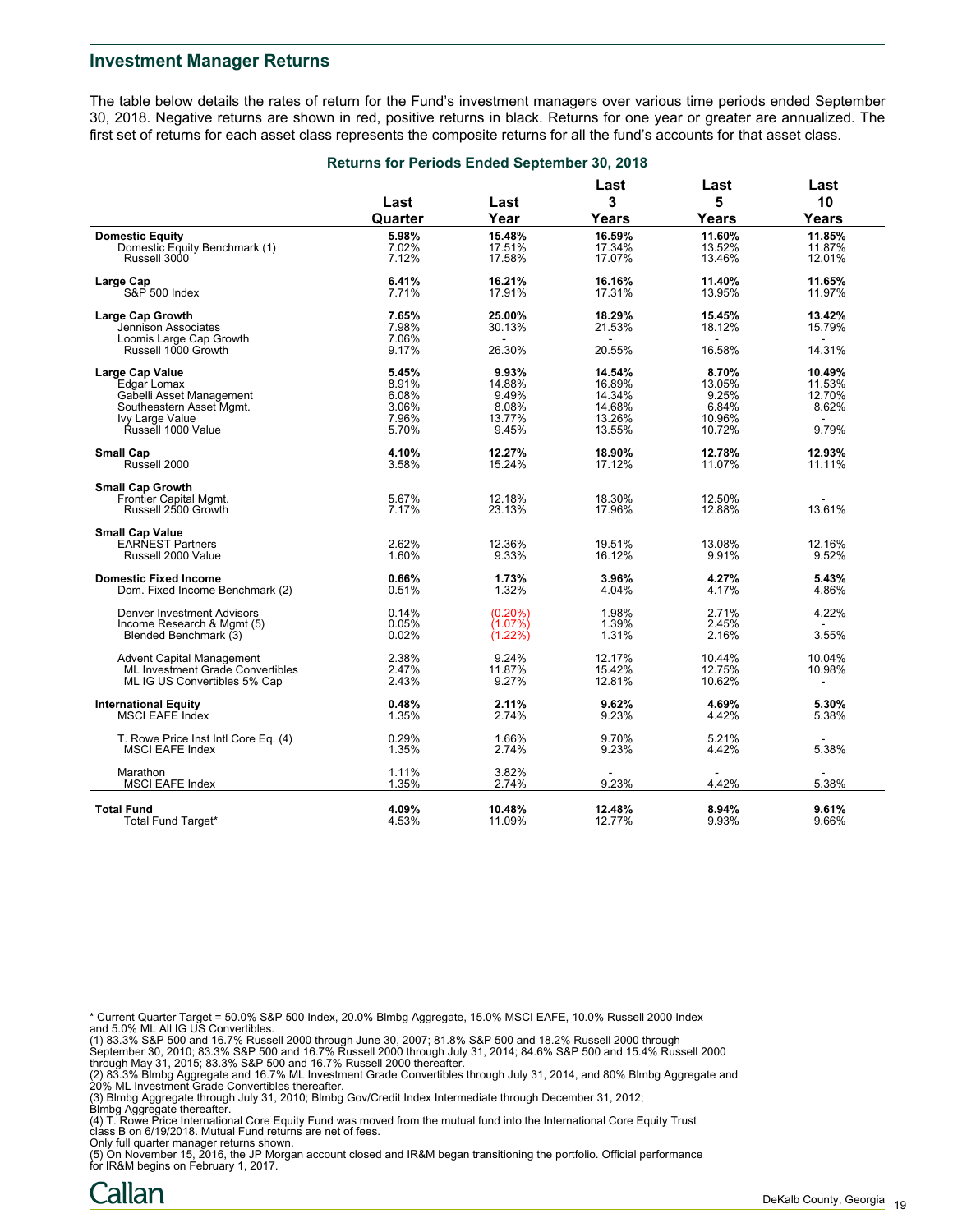## **Investment Manager Returns**

The table below details the rates of return for the Fund's investment managers over various time periods ended September 30, 2018. Negative returns are shown in red, positive returns in black. Returns for one year or greater are annualized. The first set of returns for each asset class represents the composite returns for all the fund's accounts for that asset class.

| <b>Returns for Periods Ended September 30, 2018</b> |                     |                     |                     |  |  |  |  |
|-----------------------------------------------------|---------------------|---------------------|---------------------|--|--|--|--|
|                                                     | Last<br>15<br>Years | Last<br>20<br>Years | Last<br>25<br>Years |  |  |  |  |
| <b>Domestic Equity</b>                              | 10.09%              | 8.89%               | 10.57%              |  |  |  |  |
| Domestic Equity Benchmark (1)                       | 9.68%               | 7.44%               | 9.83%               |  |  |  |  |
| Russell 3000                                        | 9.86%               | 7.82%               | 9.79%               |  |  |  |  |
| Jennison Associates                                 | 12.08%              | 9.31%               | 11.04%              |  |  |  |  |
| Russell 1000 Growth                                 | 10.67%              | 7.23%               | 9.81%               |  |  |  |  |
| Gabelli Asset Management                            | 11.60%              | 11.05%              | 12.00%              |  |  |  |  |
| Southeastern Asset Mgmt.                            | 8.13%               | 8.99%               | 10.91%              |  |  |  |  |
| Russell 1000 Value                                  | 8.89%               | 7.64%               | 9.48%               |  |  |  |  |
| <b>Domestic Fixed Income</b>                        | 4.40%               | 4.97%               | 5.49%               |  |  |  |  |
| Dom. Fixed Income Benchmark (2)                     | 4.50%               | 4.96%               | 5.41%               |  |  |  |  |
| <b>Denver Investment Advisors</b>                   | 4.03%               | 4.78%               | 5.02%               |  |  |  |  |
| Blended Benchmark (3)                               | 3.63%               | 4.30%               | 4.88%               |  |  |  |  |
| <b>Total Fund</b>                                   | $8.02\%$            | 7.56%               | 8.83%               |  |  |  |  |
| Total Fund Target*                                  | 8.02%               | 6.95%               | 8.49%               |  |  |  |  |

\* Current Quarter Target = 50.0% S&P 500 Index, 20.0% Blmbg Aggregate, 15.0% MSCI EAFE, 10.0% Russell 2000 Index and 5.0% ML All IG US Convertibles.

(1) S&P 500 through June 30, 2005; 83.3% S&P 500 and 16.7% Russell 2000 through June 30, 2007; 81.8% S&P 500 and 18.2% Russell 2000 through September 30, 2010; 83.3% S&P 500 and 16.7% Russell 2000 through July 31, 2014; 84.6% S&P 500 and 15.4% Russell 2000 through May 31, 2015; 83.3% S&P 500 and 16.7% Russell 2000 thereafter.

(2) 83.3% Blmbg Aggregate and 16.7% ML Investment Grade Convertibles through July 31, 2014, and 80% Blmbg Aggregate and 20% ML Investment Grade Convertibles thereafter.

(3) Blmbg Aggregate through July 31, 2010; Blmbg Gov/Credit Index Intermediate through December 31, 2012; Blmbg Aggregate thereafter.

Only full quarter manager returns shown.